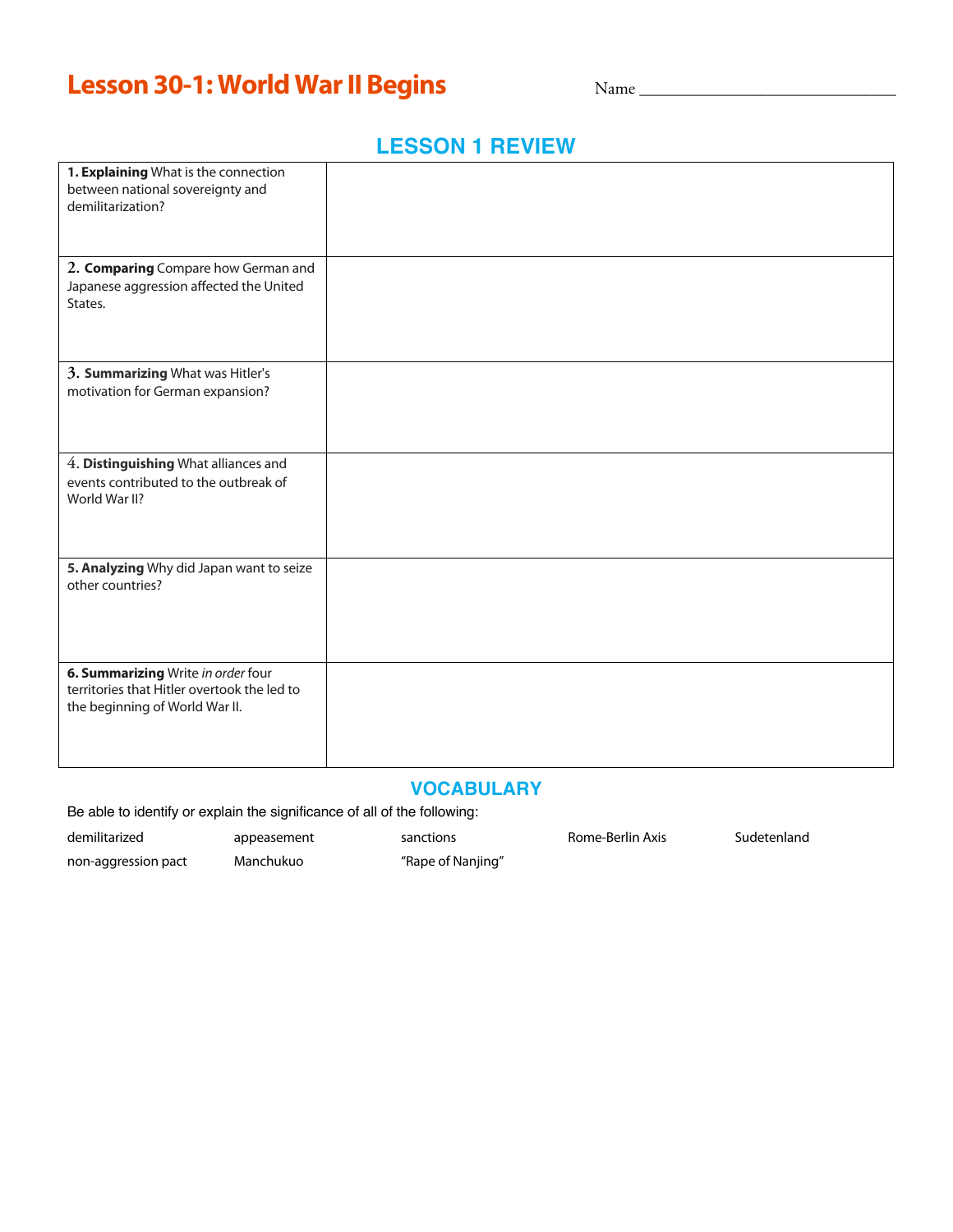## **Lesson 30-2: World War II**

### **LESSON 2 REVIEW**

| 1. Explaining What is a blitzkrieg, and<br>what supplies and equipment did it<br>require?              |  |
|--------------------------------------------------------------------------------------------------------|--|
| 2. Determining Cause and Effect Explain<br>the effects of key events in World War II.                  |  |
| 3. Analyzing Information What were<br>Germany's gains and losses during the<br>early years of the war? |  |
| 4. Determining Cause and Effect What<br>brought the United States into the war?                        |  |
| 5. Making Generalizations How did the<br>involvement of the United States change<br>the war?           |  |

#### **VOCABULARY**

Be able to identify or explain the significance of all of the following:

**blitzkrieg** values of *isolationism neutrality neutrality* Vichy France

Battle of Britain **Battle of Britain Hideki Tojo Pearl Harbor** Pearl Harbor **Pearl Harbor** Douglas MacArthur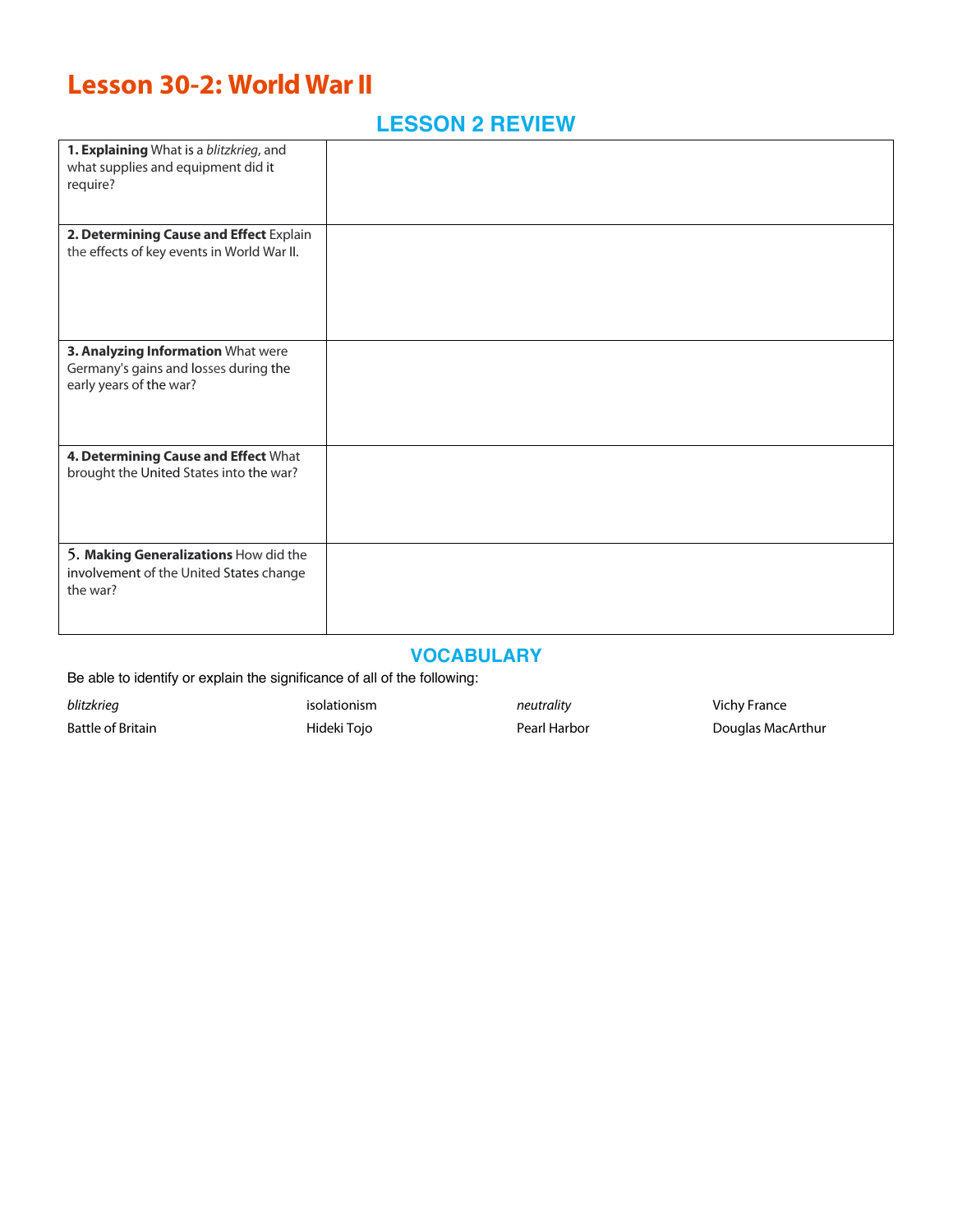## **Lesson 30-3: The Home Front and Civilians**

## **LESSON 3 REVIEW**

| 1. Describing Describe the social effects of<br>U.S. mobilization for World War II.                                                                             |  |
|-----------------------------------------------------------------------------------------------------------------------------------------------------------------|--|
| 2. Comparing and Contrasting Compare<br>and contrast the effects of World War II on<br>civilians in the Soviet Union, the United<br>States, Germany, and Japan. |  |
| 3. Gathering Information How did<br>countries mobilize for war?                                                                                                 |  |
| 4. Identifying Cause and Effects How did<br>the bombing of cities impact the home<br>front?                                                                     |  |

#### **VOCABULARY**

Be able to identify or explain the significance of all of the following:

mobilization *kamikaze blitz*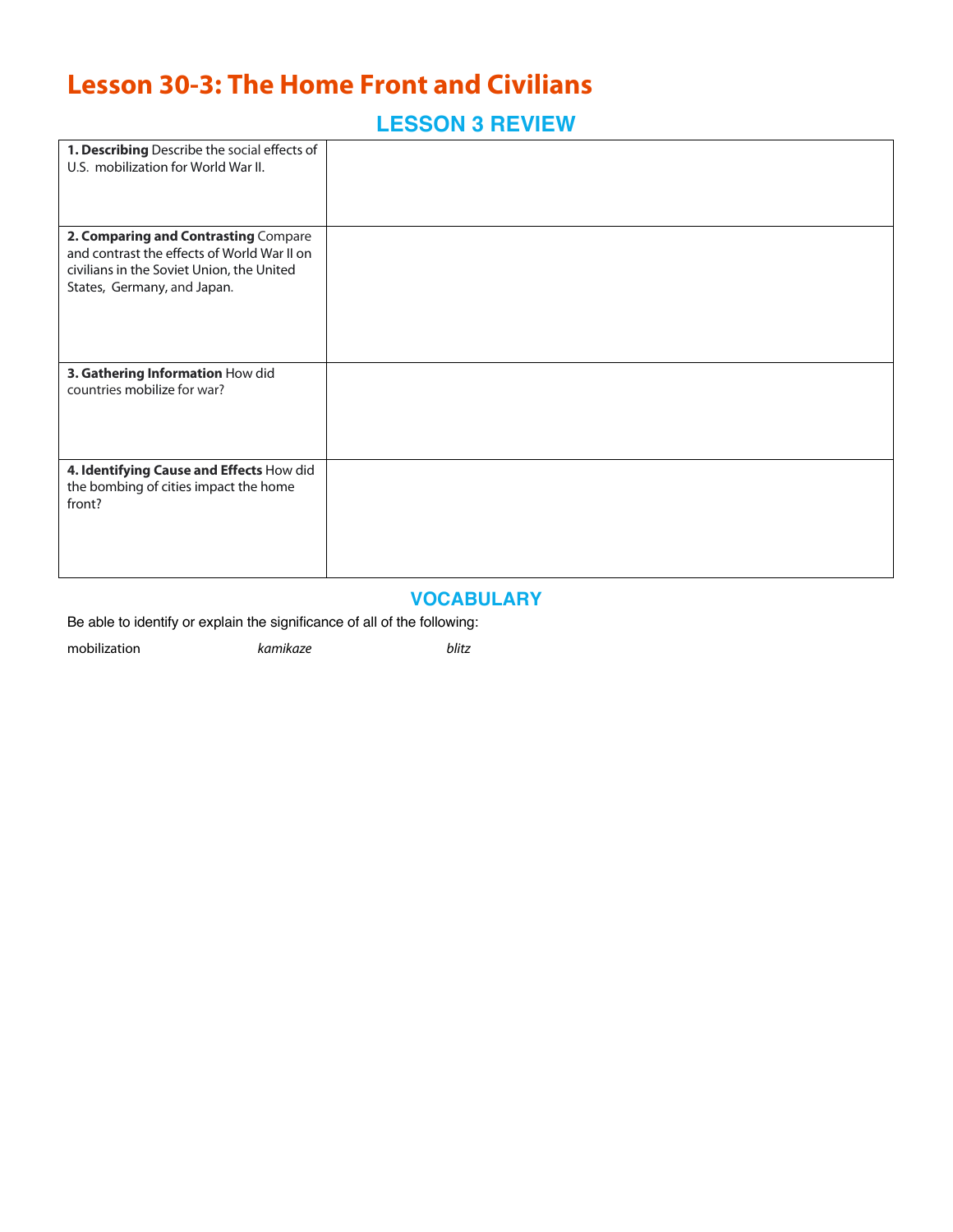## **Lesson 30-4: The New Order and the Holocaust**

**LESSON 4 REVIEW**

| 1. Expressing Explain how some<br>collaborators helped make genocide<br>possible.                   |  |
|-----------------------------------------------------------------------------------------------------|--|
| 2. Contrasting Contrast the New Order of<br>Germany with the New Order of Japan.                    |  |
| 3. Analyzing How did Germany establish a<br>New Order in Europe?                                    |  |
| 4. Identifying Cause and Effect How did<br>Adolf Hitler's views on race influence the<br>New Order? |  |
| 5. Summarizing What characterized the<br>New Order in Japan?                                        |  |

#### **VOCABULARY**

Be able to identify or explain the significance of all of the following:

| genocide | collaborator | <b>Final Solution</b> | Einsatzgruppen | Auschwitz |
|----------|--------------|-----------------------|----------------|-----------|
| ghetto   | Shoah        |                       |                |           |